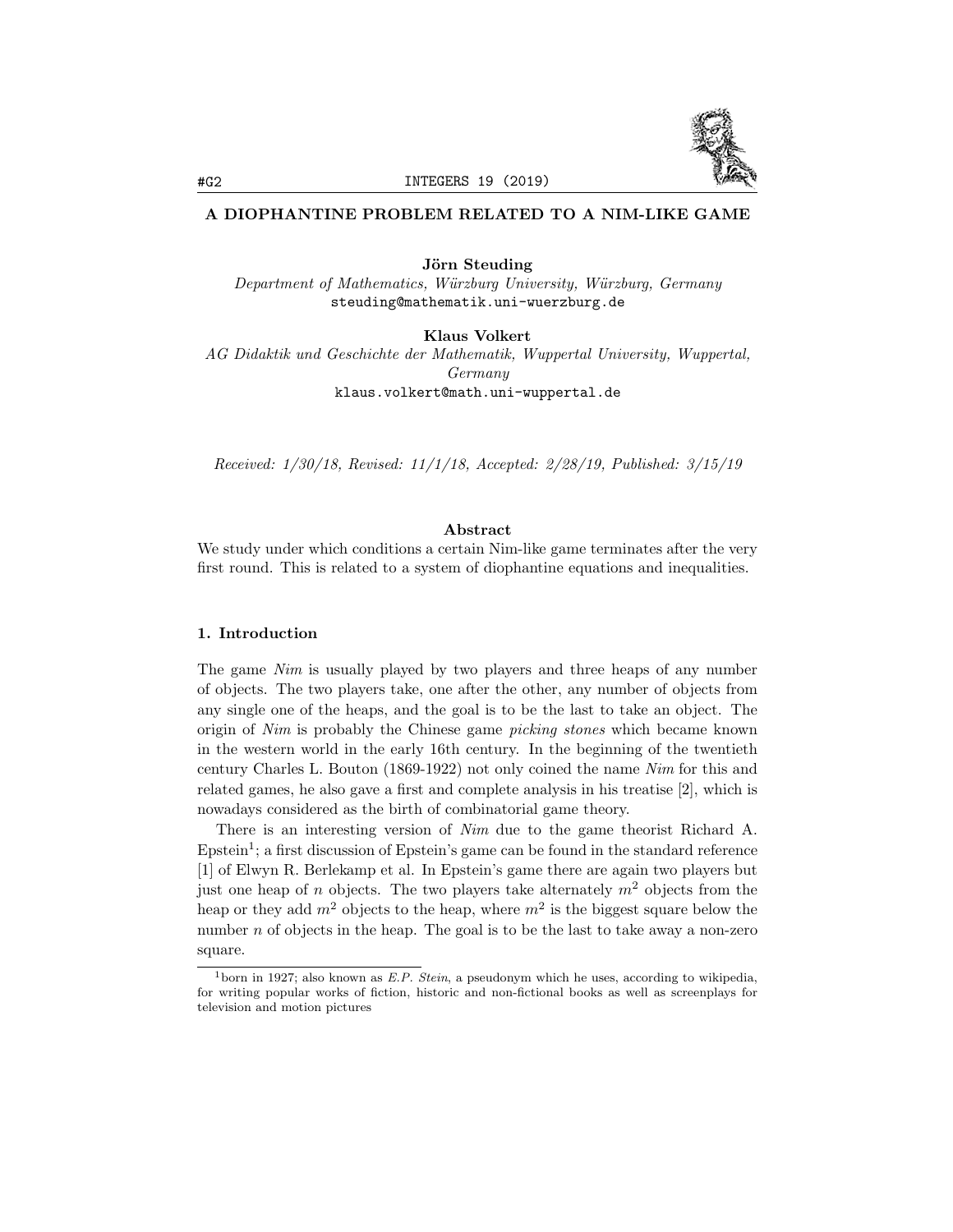For obvious reasons the game should not be started with a square number of objects in the heap. If we start with a heap of 6 objects, for example, then the first player can take or can add 4 objects which leads to a heap consisting of 2 or 10 objects. And after the next round the number of objects can be  $2 \pm 1$  or  $10 \pm 9$  and so forth. If both players play optimal, then a game with initially 3 objects will turn into a loop consisting of alternating 3 and 2 objects (and there are further loops for other initial values of *n*). If they start with  $n = 5$  objects, the game will terminate after the first move of the second player (since both,  $5 - 2^2$  and  $5 + 2^2$  are squares). There are, however, more complicated scenarios which make a complete analysis of the game difficult. We refer to Berlekamp et al.  $[1]$  for a graph illustrating the situation of 10 objects in the beginning and to Herbert Möller  $[6]$  for a further analysis of this and related Nim-like games.

In this short note we shall investigate whether there are further examples of *n* beyond 5 for which Epstein's game terminates after the first round.

The game starting with a heap consisting of exactly *n* objects will terminate after one round if either *n* is a perfect square (in which case the first player wins) or both  $n - m^2$  and  $n + m^2$  are positive integer squares (and then the second players wins). We shall consider only the more interesting second case, i.e.,

$$
n - m2 = x2 \& n + m2 = y2
$$
 (1)

for some positive integers  $x, y$ , where  $m^2$  is the largest perfect square less than *n*. The latter condition can be rephrased by the inequalities

$$
m^2 < n < (m+1)^2. \tag{2}
$$

If the system (1) of quadratic equations is solvable in positive integers under the restriction (2) on  $m^2$  to be the largest square below *n*, then *n* will be called an *E.P.Stein number* and the triple  $n, m, x$  will be called a *solving triple*. If  $n, m, x$  are coprime, then the triple is already pairwise coprime and it will be called *primitive*.

Our main result is the following.

Theorem 1. *i) There is no perfect square amongst the E.P.Stein numbers. ii) There are infinitely many E.P.Stein numbers.*

The proof of this theorem will be given in the following section. In the third and final section we apply a computer algebra package to list all *E.P.Stein numbers* below  $10^5$ . It turns out that in this range there are 36 and their sequence starts with 5*,* 20*,* 45*,* 80*,* 145*,* 580*,* 949*, . . .*.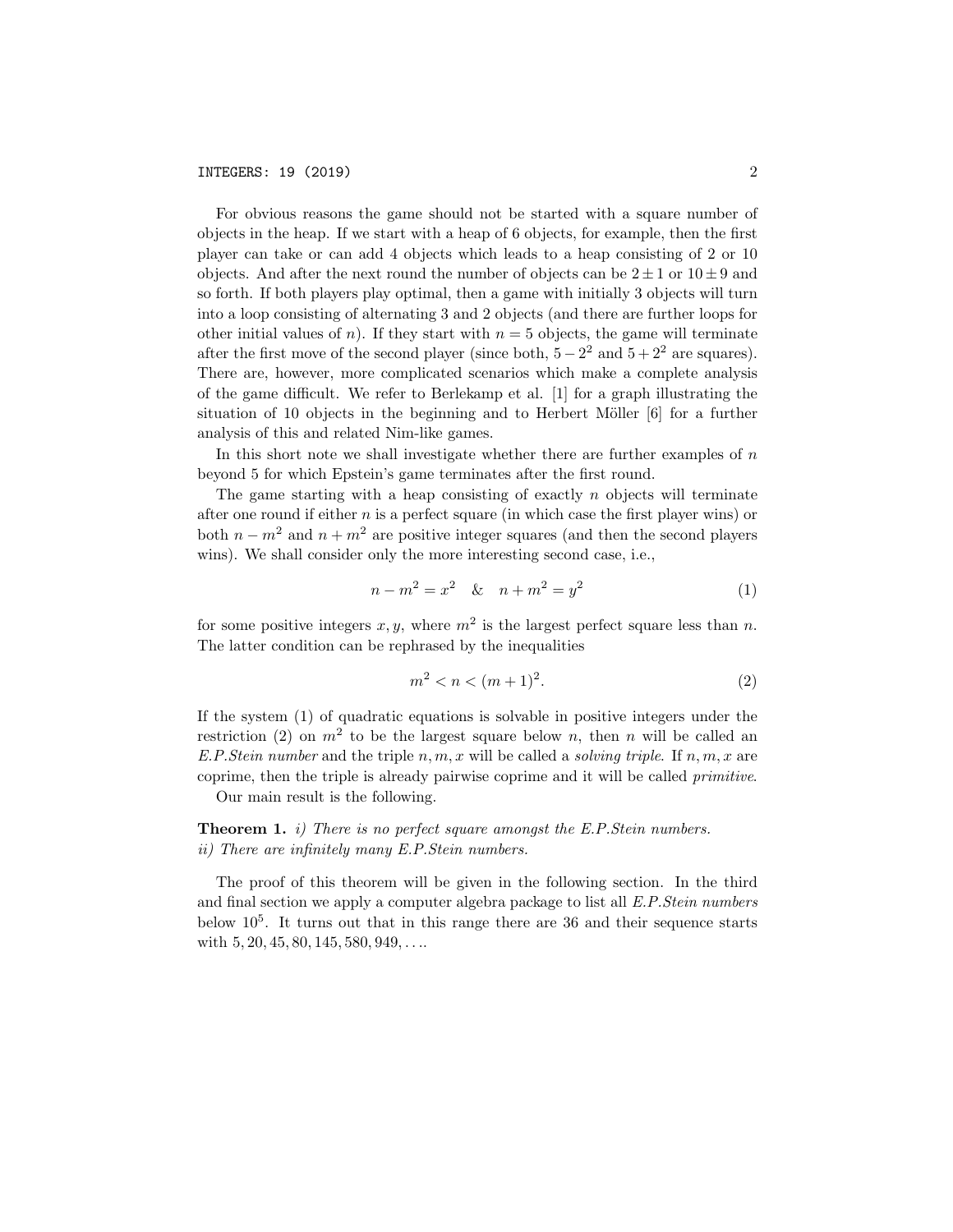#### 2. Solving a System of Quadratic Equations and Inequalities

In order to study those *E.P.Stein numbers* we begin with a hypothetical solving triple and multiply the corresponding equations (1). This leads to

$$
n^2 = (m^2)^2 + (xy)^2,\tag{3}
$$

which shows that solutions are related to pythagorean triples.

Assume the solving triple is not primitive, i.e., *n* and *m* are not coprime. Then every prime factor of  $gcd(n, m)$  divides x and y too. Thus, the greatest common divisor of *n* and *m* is a square,  $gcd(n, m) =: d^2$  say. Writing  $n = d^2N$  and  $m^2 =$  $d^2M^2$ , division by  $d^2$  leads to a smaller triple (although the letters are capitals), namely

$$
N - M^2 = (x/d)^2 \& N + M^2 = (y/d)^2,
$$

where both,  $x/d$  and  $y/d$  are positive integers; here  $M^2$  is the largest square below *N* since otherwise  $(M + 1)^2 \leq N$  would imply

$$
(m+d)^2 = m^2 + 2d^2M + d^2 = (dM+d)^2 = d^2(M+1)^2 \le d^2N = n.
$$

Hence, every non-primitive solving triple  $n, m, x$  comes from a primitive solving triple  $N, M, x/d$ . The converse is not true in general as follows from the *E.P.Stein number*  $n = 5$ . The number  $N = 125 = 5^2 \cdot n$  is not an *E.P.Stein number* since the largest square below 125 is  $121 = 11^2$  but  $125 + 121 = 246$  is not a square.

Now imagine that  $n, m, x$  are coprime. Then  $m^2, xy, n$  is a primitive pythagorean triple and it follows from Euclid's parametrization that either

$$
n = a2 + b2 \& m2 = 2ab \& xy = a2 - b2
$$
 (4)

or

$$
n = a2 + b2
$$
 &  $m2 = a2 - b2$  &  $xy = 2ab$ ,

where *a* and *b* are coprime positive integers of different parity satisfying  $a > b$  (see [4], §13.2). If  $m^2 = a^2 - b^2$ , then  $x^2 = n - m^2 = 2b^2$ , which is impossible since  $\sqrt{2}$ is irrational. Hence, we may assume that (4) holds. This implies  $x = a - b$  and  $y = a + b$ .

In view of  $m^2 = 2ab$  with  $gcd(a, b) = 1$  it follows from the unique prime factorization of the integers that either

$$
a = 2u^2 \quad & b = v^2 \tag{5}
$$

or

$$
a = u^2 \quad & b = 2v^2 \tag{6}
$$

with  $gcd(u, v) = 1$ . Substituting any of those pairs of quadratic equations in  $n =$  $a^2 + b^2$ , leads to  $n = z^4 + 4w^4$ . Applying Fermat's method of infinite descent,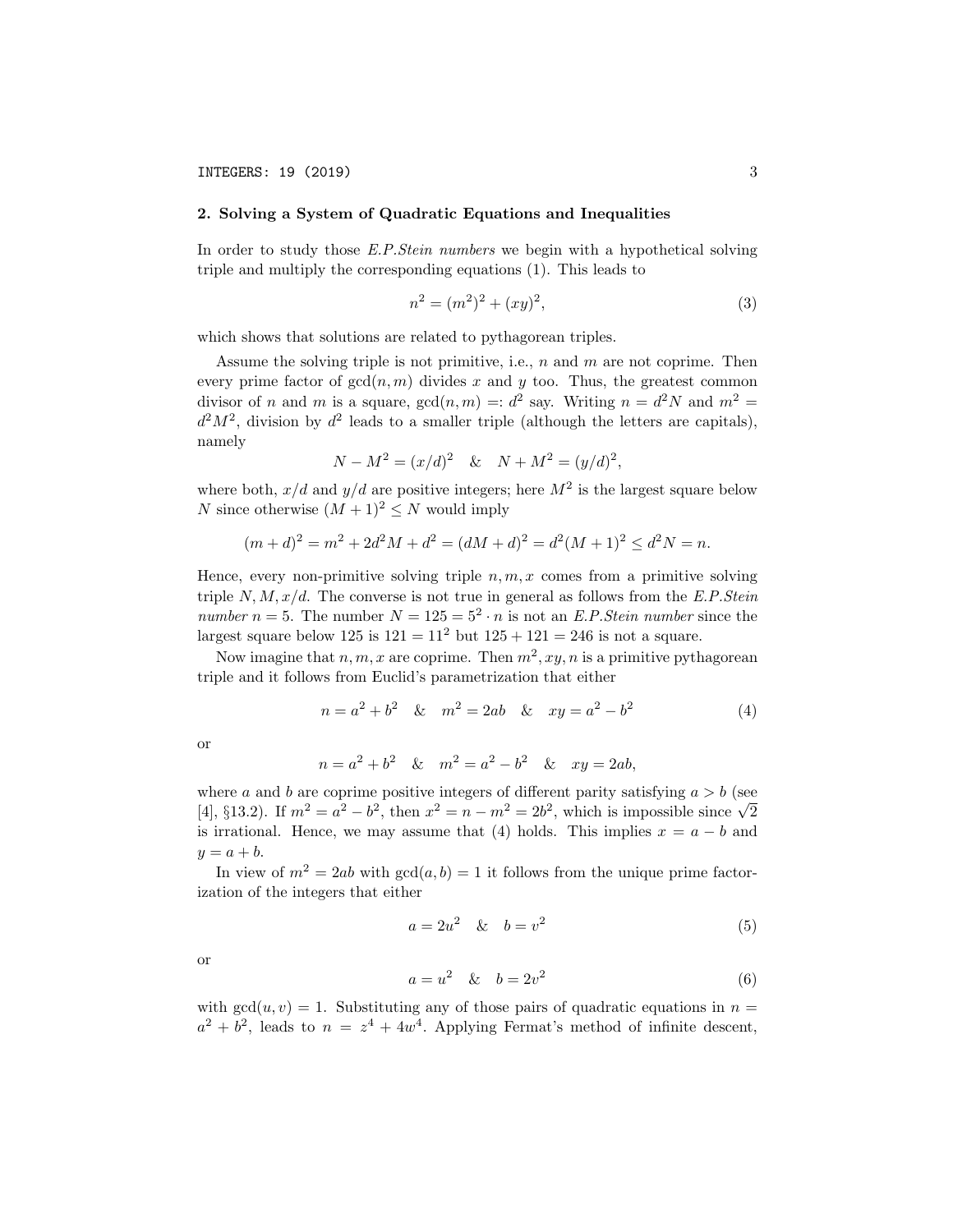one can show that the latter equation has no solution *n* within the set of perfect squares. This is intimately related to the non-solvability of the biquadratic Fermat equation which was already demonstrated by Fermat and Euler (see [7], p. 38). We thus conclude that *there is no perfect square amongst the E.P.Stein numbers.* This proves the first assertion of the theorem.

In view of (5) and (6) we have  $m^2 = 2ab = 4u^2v^2$  which shall be the largest square below  $n = a^2 + b^2$ . Therefore, we make the ansatz  $a - b = c$  with some fixed positive integer *c*. This leads to the equation

$$
u^2 - 2v^2 = \pm c.\t\t(7)
$$

We begin with the case  $c = 1$  and the well-known Pell equation:

$$
u^2 - 2v^2 = \pm 1\tag{8}
$$

(which is named after the 17th century mathematician John Pell who had nothing to do with it; see [5], p. 4). For each sign  $\pm$  there exist infinitely many solutions in positive integers  $(u_j, v_j)_j$ , and they are all generated by powers of the so-called fundamental solution  $(u_1, v_1) = (1, 1)$  as follows. Taking  $1 + \sqrt{2}$  to the power *j*, leads, in view of the irrationality of  $\sqrt{2}$ , to some unique integers  $u_i, v_i$ .

$$
(1+\sqrt{2})^j = u_j + v_j\sqrt{2}
$$

(see [4], §14.5); e.g.,  $(1+\sqrt{2})^1 = 1+1\cdot\sqrt{2}$ , which yields  $a = 2, b = 1$  and the *E.P.Stein number*  $n = 2^2 + 1^2 = 5$ . Another example results from  $(1 + \sqrt{2})^2 = 3 + 2\sqrt{2}$  which leads to the values  $a = 8, b = 9$ , giving the *E.P.Stein number*  $n = 8^2 + 9^2 = 145$  with  $m^2 = 12^2$ ; this continues with  $(1 + \sqrt{2})^3 = 7 + 5\sqrt{2}$  corresponding to the *E.P.Stein number*  $n = 50^2 + 49^2 = 4901$  with  $m^2 = 70^2$ .

Taking the continued fraction expansion of the quadratic irrationality  $\sqrt{2} = [1, \overline{2}]$ into account, one observes that the solutions to (8) form the convergents  $u_j/v_j$  to  $\sqrt{2} = [1, \overline{2}]$ , which implies directly the recursion formula

$$
u_{j+1} = us_j + u_{j-1}
$$
 &  $v_{j+1} = 2v_j + v_{j-1}$ .

Solving this recursion yields the explicit representations

$$
u_j = \frac{1}{2}(\alpha^{j+1} + (-\alpha)^{-j-1})
$$
 &  $v_j = \frac{1}{2\sqrt{2}}(\alpha^{j+1} - (-\alpha)^{-j-1})$ 

where  $\alpha = 1 + \sqrt{2}$  (similar to Binet's formula for the Fibonacci numbers; see again  $[4]$ , §10.14 & 14.5). This leads to  $u_j \approx \frac{1}{2} \alpha^{j+1}$ ,  $t_j \approx \frac{1}{2\sqrt{2}} \alpha^{j+1}$  and  $a \approx \frac{1}{4} \alpha^{2j+2} \approx b$ , resp.  $n \approx \frac{1}{8} \alpha^{2(j+1)} \approx \frac{1}{8} (3 + 2\sqrt{2})^{j+1}$  (which matches the data of the *E.P.Stein numbers* below  $10^5$  in §3).

Thus, the solutions to the Pell equation (8) lead to solutions of the system (1) of quadratic equations, however, it remains to check whether also inequality (2) is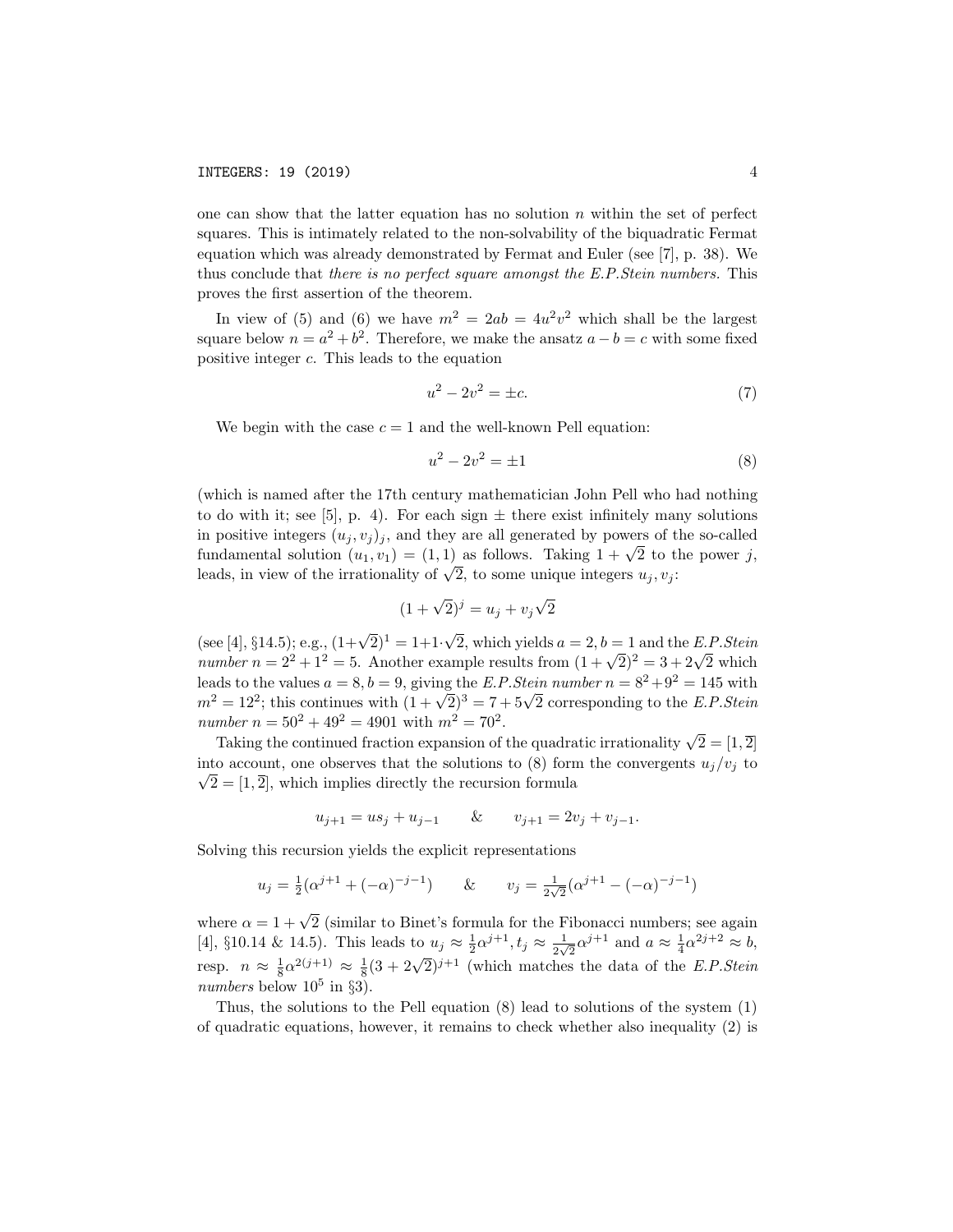satisfied. In view of (7) we begin with  $a - b = c$  and rewrite (2) via (5) or (6) equivalently as

$$
(2uv)^2 < u^2 + 4v^2 < (2uv + 1)^2
$$

the first inequality is trivially fulfilled, while the second one is equivalent to  $(u^2 (2v^2)^2 < 4uv + 1$  or

$$
c^2 < 1 + 4uv. \tag{9}
$$

For  $c = 1$  and  $c = 2$  this inequality holds for all positive integers  $u, v$ . Hence, we conclude that *there exist infinitely many E.P.Stein numbers*. This proves the second assertion of the theorem.

In view of the latter inequality, one could imagine to find *E.P.Stein numbers* among solutions to (7) with  $c \neq 1$ . And this is indeed true: for example, for  $c = 7$ we have  $5^2-2 \cdot 3^2 = 7$  (with  $u = 5$ ,  $v = 3$  satisfying (9)), giving the *E.P.Stein number*  $n = 949$  with  $m^2 = 900$  (and  $n - m^2 = 7^2$ ,  $n + m^2 = 1849 = 43^2$ ). Unfortunately, not every solution of such a Pell-type equation leads to an *E.P.Stein number* as the example

$$
11^2 - 2 \cdot 7^2 = 23\tag{10}
$$

shows: here (9) is not satisfied (since  $c^2 = 529 \ge 308 = 1 + 4uv$ ); indeed, the corresponding values  $a = 121$  and  $b = 98$  lead to  $n = 24245$  and this is not a solution (since  $24\,245 - 115^2 = 220$  is not a square). However, we may use (10) in order to find an *E.P.Stein number* by the following reasoning. We can combine an arbitrary integer solution  $(u, v)$  to (7) with a solution  $(u_i, v_j)$  of (8) by setting  $U = uu_j + 2vv_j$  and  $V = uv_j + u_jv$ , and we obtain another solution to (7). This follows from a straightforward computation:

$$
U^2 - 2V^2 = (uu_j + 2vv_j)^2 - 2(uv_j + u_jv)^2
$$
  
=  $(u_j - 2v_j^2)(u - 2v^2)$   
=  $\pm 1 \cdot (\pm c)$   
=  $\pm c$ .

For the expert reader we shall mention here that this is related to a group law on hyperbolas and the norm equation in the quadratic number field  $\mathbb{Q}(\sqrt{2})$  (see [5], Chapter 4). If the solution  $(U, V)$  now satisfies (9), then the corresponding *n* is an *E.P.Stein number.* We illustrate this with an example: combining  $(u, v)$  =  $(11, 7)$  with  $(u_1, v_1) = (1, 1)$  (both from above), we find  $(U, V) = (25, 18)$  (solving  $U^2 - 2V^2 = -23$  and satisfying (9) since  $c^2 = 529 < 1801 = 1 + 4UV$  as well as  $a = 25^2$ ,  $b = 18^2$ ; this gives  $n = a^2 + b^2 = 949$ , which we already know to be an *E.P.Stein number* by the solution of another Pell-type equation.

We thus conclude that *any solution of (7) in positive integers, leads to an E.P.Stein number.* In view of the classical case  $c = 1$ , thus there exist infinitely *many E.P.Stein numbers*. It might be difficult to characterize those coming from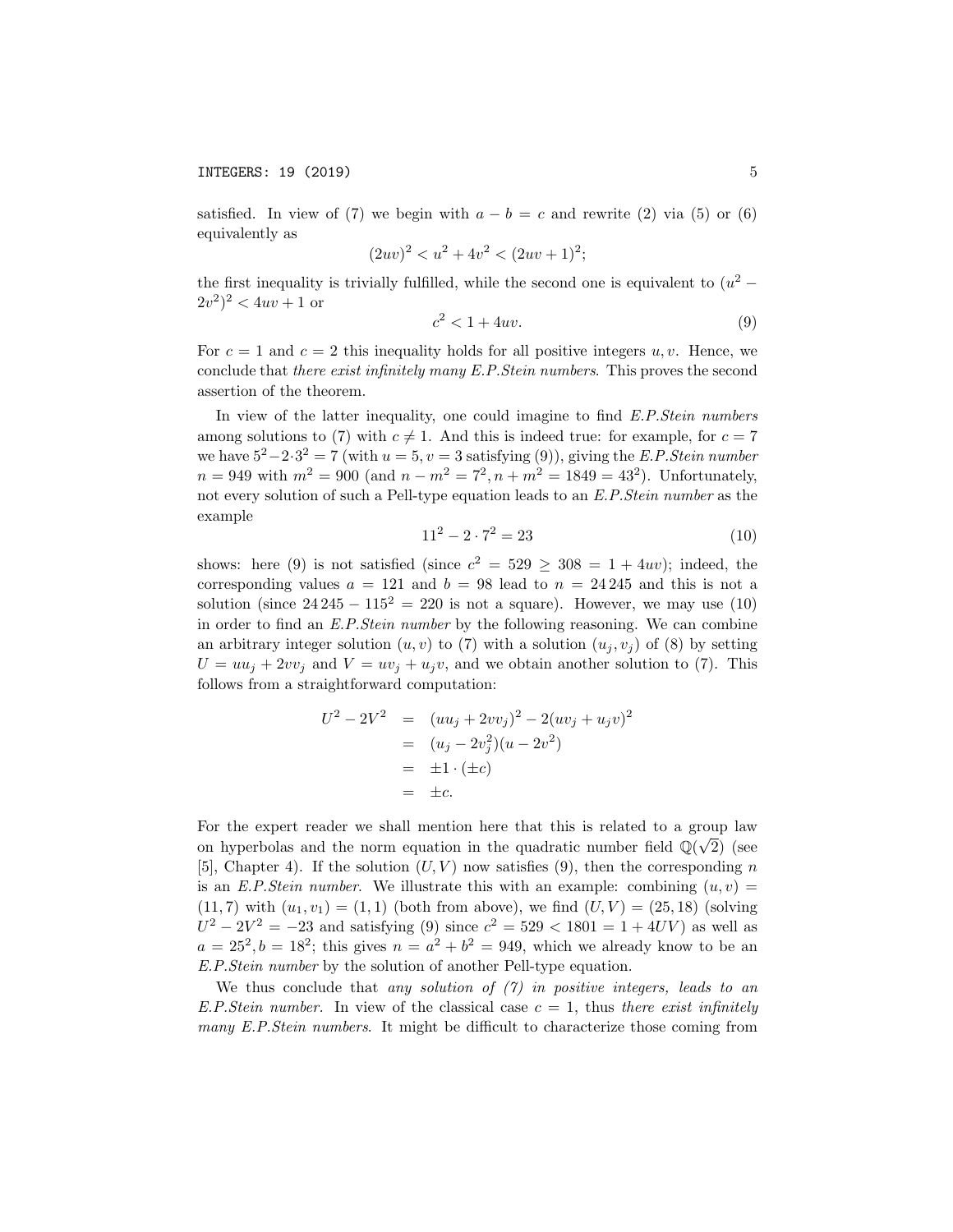other values of  $\pm c$  in (7). By means of algebraic number theory one can study which integers are values taken by the indefinite quadratic form  $(x, y) \rightarrow x^2 - 2y^2$  (see [5], *§*16.3), however, we shall not follow this line of inquiry here.

## 3. A Computer Search and Only One Prime

Using a computer algebra package one can easily find all *E.P.Stein numbers* below a reasonable quantity. A possible program code for Mathematica is listed below:

$$
NN := 100\,000
$$
  
PerfectSquareQ[n.] := IntegerQ[Sqrt[n]]  
For[n = 1, n \le NN, n + +, m := Floor[Sqrt[n]];  
If[PerfectSquareQ[n - m<sup>2</sup>] == True, If[PerfectSquareQ[n + m<sup>2</sup>] == True,  
Print["n =", n, " ", "m =", m, ";" FactorInteger[n]]]]]

Besides the *E.P.Stein number n*, the corresponding *m* (according to our notation above) is printed as well as the prime factorization of *n*. Choosing a larger value for *NN* one can extend the computations.

We shall provide a list of all *E.P.Stein numbers* below 100 000. We begin with the small ones below 500 and have a closer look on their prime factorization:

5,  
\n
$$
20 = 2^2 \cdot 5,
$$
\n
$$
45 = 3^2 \cdot 5,
$$
\n
$$
80 = (2^2)^2 \cdot 5,
$$
\n
$$
145 = 5 \cdot 29.
$$

We observe that all *E.P.Stein numbers* so far are multiples of 5. The numbers  $n = 20,45$  and 80 result from the very first one by multiplication with a square; however, as we have already noticed in the previous section, multiplying with the square 5<sup>2</sup> would lead to 125 which is not an *E.P.Stein number*. Actually, whenever we begin with an *E.P.Stein number n*, multiplying the solving triple  $n, m, x$  with a sufficiently big square  $d^2$  will lead to a solution  $nd^2$ ,  $md$ ,  $xd$  for the system (1), where the additional condition  $(2)$  does not hold; more precisely, when

$$
d^2(n - m^2) \ge 2dm + 1. \tag{11}
$$

The next *E.P.Stein number* is 145, and this as well as 5 correspond to the first solutions of the Pell equation (8).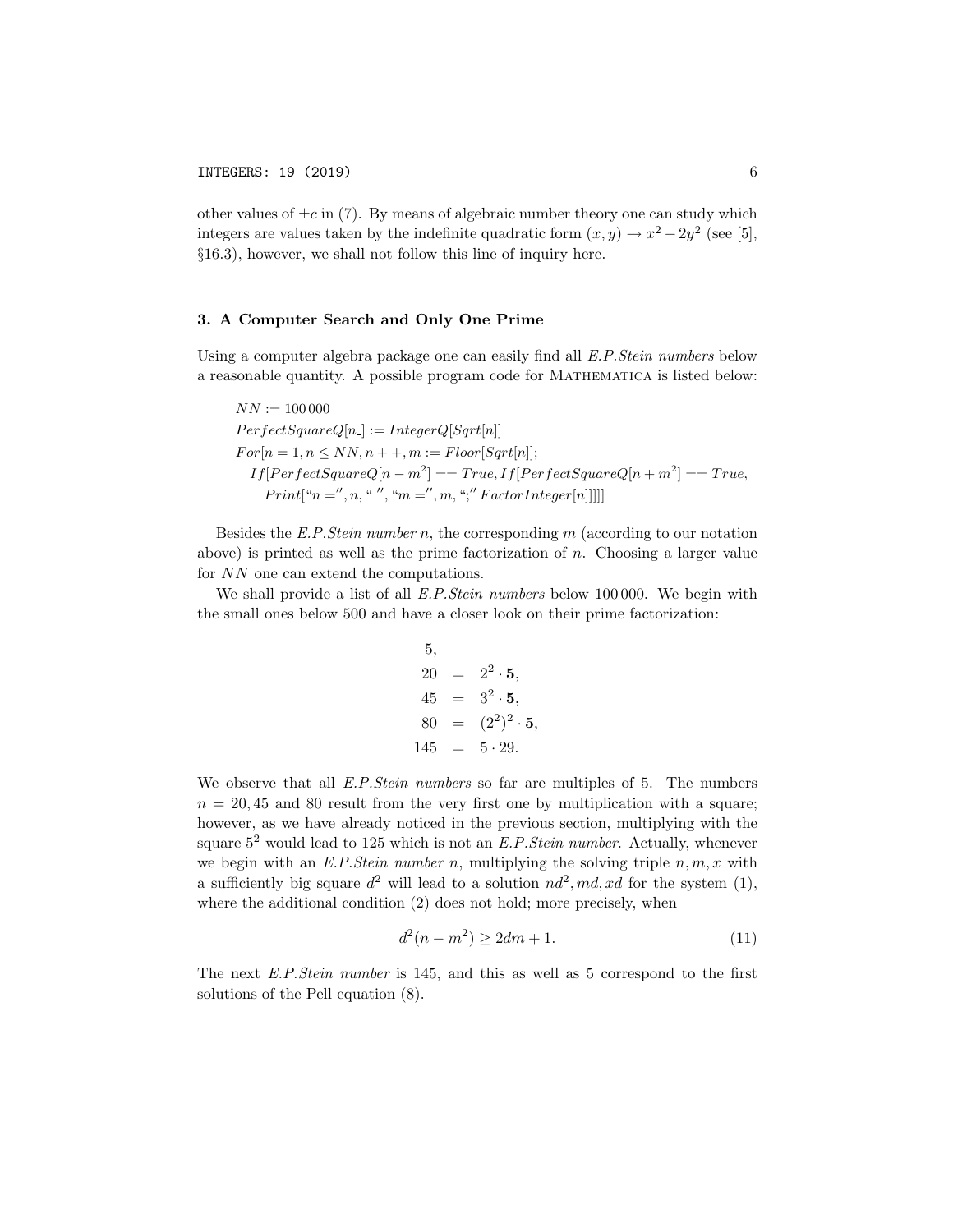We extend our list of *E.P.Stein numbers* up to 10 000:

$$
580 = 2^2 \cdot 5 \cdot 29,
$$
  
\n
$$
949 = 13 \cdot 73,
$$
  
\n
$$
1305 = 3^2 \cdot 5 \cdot 29,
$$
  
\n
$$
1649 = 17 \cdot 97,
$$
  
\n
$$
2320 = (2^2)^2 \cdot 5 \cdot 29,
$$
  
\n
$$
3625 = 5^2 \cdot 5 \cdot 29,
$$
  
\n
$$
4901 = 13^2 \cdot 29,
$$
  
\n
$$
5220 = (2 \cdot 3)^2 \cdot 5 \cdot 29,
$$
  
\n
$$
7105 = 7^2 \cdot 5 \cdot 29,
$$
  
\n
$$
9280 = (2^3)^2 \cdot 5 \cdot 29.
$$

In a similar way as above, the *E.P.Stein number*  $145 = 5 \cdot 29$  leads to further *E.P.Stein numbers* by multiplication with suitable squares. Therefore, we shall distinguish between *primary* and *induced E.P.Stein numbers*. We observe examples of primary *E.P.Stein numbers* (not arising from multiplication of a smaller one with a square), namely, 949*,* 1649 and 4901. The smallest of those, 949, already appeared in the context of the special solutions to Pell-type equations above, namely,  $5^2 - 2 \cdot 3^2 = 7$  and  $25^2 - 2 \cdot 18^2 = -23$  in the previous section. The number 1649 is related to  $5^2 - 2 \cdot 4^2 = -7$  or  $5^2 - 2 \cdot 3^2 = +7$ , whereas 4901 is linked with  $99^2 - 2 \cdot 70^2 = 1$  as already mentioned above, so this is a primary *E.P.Stein number*. It is interesting that  $4901$  is divisible by the square  $13<sup>2</sup>$ , however, their quotient 29 is not an *E.P.Stein number* although it appears as prime factor in many other *E.P.Stein numbers*.

It is worth having a closer look at the prime factorization of *E.P.Stein numbers*. In view of (1), every *E.P.Stein number n* is a sum of two integer squares and therefore all prime factors  $p \equiv 3 \mod 4$  in the prime factorization of *n* appear with an even exponent (which, for example, rules out  $13 \cdot 29$  to be listed). This is related to the fact that prime numbers  $p \equiv 3 \mod 4$  cannot be written as a sum of two squares (as follows from squares being congruent to 0 or 1 mod 4) and Fermat's two square theorem which states that primes  $p \equiv 1 \mod 4$  can always be represented as a sum of two squares (which is a consequence of the arithmetic in  $\mathbb{Z}[\sqrt{-1}]$  although Fermat's reasoning had been different; see [4, Section 15.1  $\&$  20.3]).

It appears that 5 *is the only prime E.P.Stein number.* In fact, it follows from (1) that an *E.P.Stein number n* can be written as a difference of two integer squares or a product of two integers, namely,

$$
n = y^2 - m^2 = (y + m)(y - m).
$$

If *n* is prime, then  $y - m$  has to be equal to 1. Thus, substituting  $y = m + 1$  in (1) and (2) leads to  $n = (m+1)^2 - m^2 = 2m+1$  and  $m^2 < n = 2m+1$ , which is solvable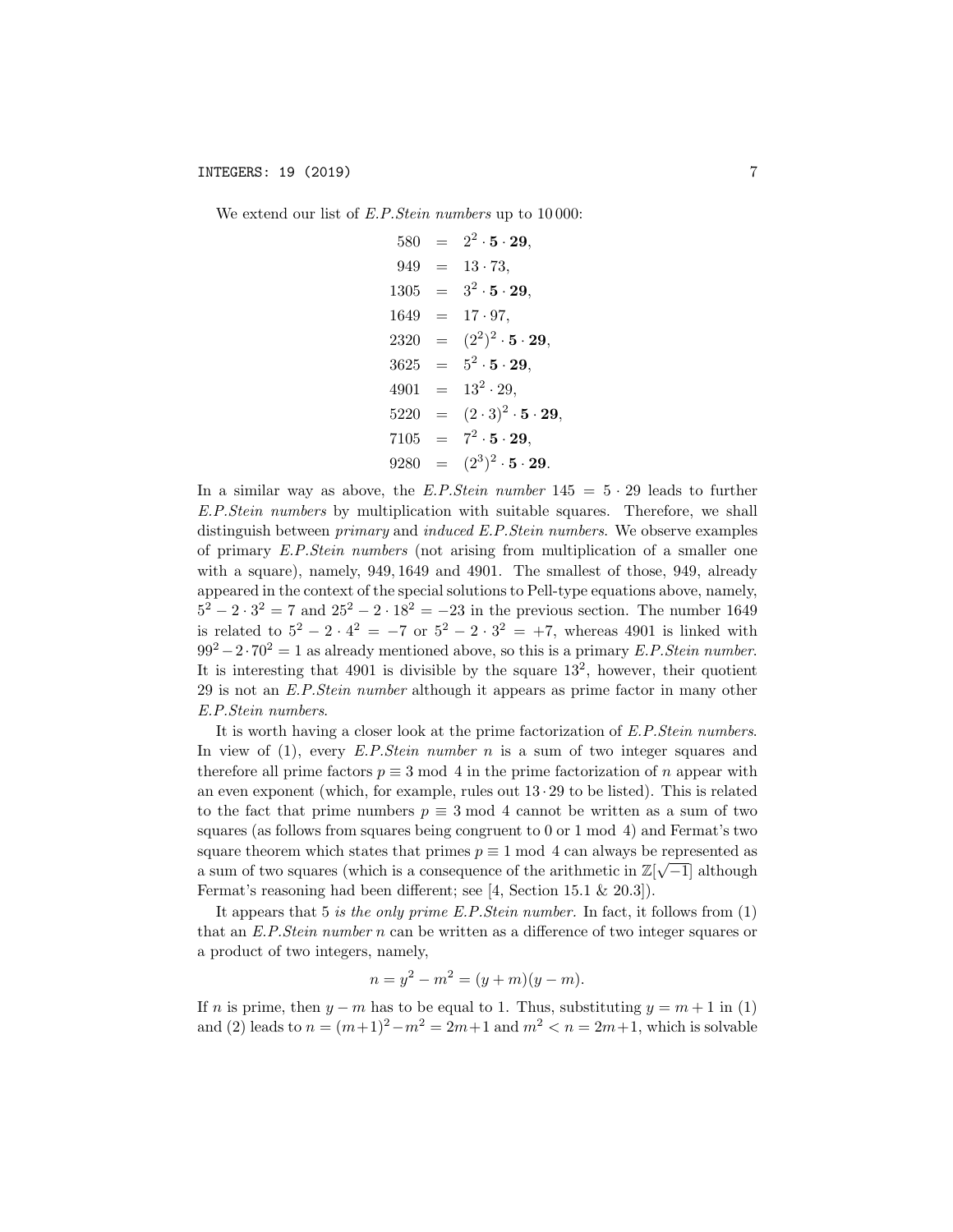only for  $m = 1$  or  $m = 2$ , where the first leads to a prime  $n = 2 \cdot 1 + 1 \equiv 3 \mod 4$ , which is impossible by the just mentioned result on sums of two squares, and  $m = 2$ corresponds to the prime  $n = 5$ .

We continue with a list of all 36 *E.P.Stein numbers* below 10<sup>5</sup>. We indicate the primary *E.P.Stein numbers* boldfaced and list the induced ones behind;

5  $\rightarrow$  20, 45*, 80*; 145 ; 580*,* 1305*,* 2320*,* 3625*,* 5220*,* 7105*,* 9280*,* 11 745*,* 14 500*,* 17 545*,* 20 880*,* 24 505*,* 28 420*,* 32 625*,* 37 120*,* 41 905*,* 46 980*,* 52 345*,* 58 000*,* 63 945*,* 70 180*,* 76 705*,* 83 520; 949; 1649; 4901 ; 19 604*,* 44 109*,* 78 416*,* 31 025*,* 54 805*.*

Notice that some primary *E.P.Stein numbers* induce (finitely) many others whereas some (e.g. 949) remain alone in their branch. The reason behind this fact is that for an induced solving triple  $nd^2$ ,  $md$ ,  $xd$  inequality (11) has to be satisfied which, for example, in the case  $n = 949$  imposes the condition  $49d^2 < 1 + 60d$  on d. It is easy to compute that there is no induced *E.P.Stein number* in the branch of 145 beyond 83 520 (which we indicated with a semicolon above). The *E.P.Stein number* 31 025, however, will induce further not listed *E.P.Stein numbers*.

It appears that there are 15 *E.P.Stein numbers* below  $10^4$  and 61 below  $10^6$ . Therefore, we may expect that their number grows logarithmically (as the solutions to Pell equations). Concerning the winning positions in Epstein's game, one can find a not unrelated open research problem (E26) in Richard Guy's collection [3] of unsolved problems in number theory.

Acknowledgments. The authors are grateful to Rasa Steuding for writing the code of the MATHEMATICA program.

#### References

- [1] E.R. Berlekamp, J.H. Conway, and R.K. Guy, *Gewinnen*, Band 3, Vieweg 1986; German translation of the English original *Winning Ways for Your Mathematical Plays*, Academic Press, 1982.
- [2] C.L. Bouton, Nim, A game with a complete mathematical theory, *Ann. of Math.* 3 (1901/02), 35-39.